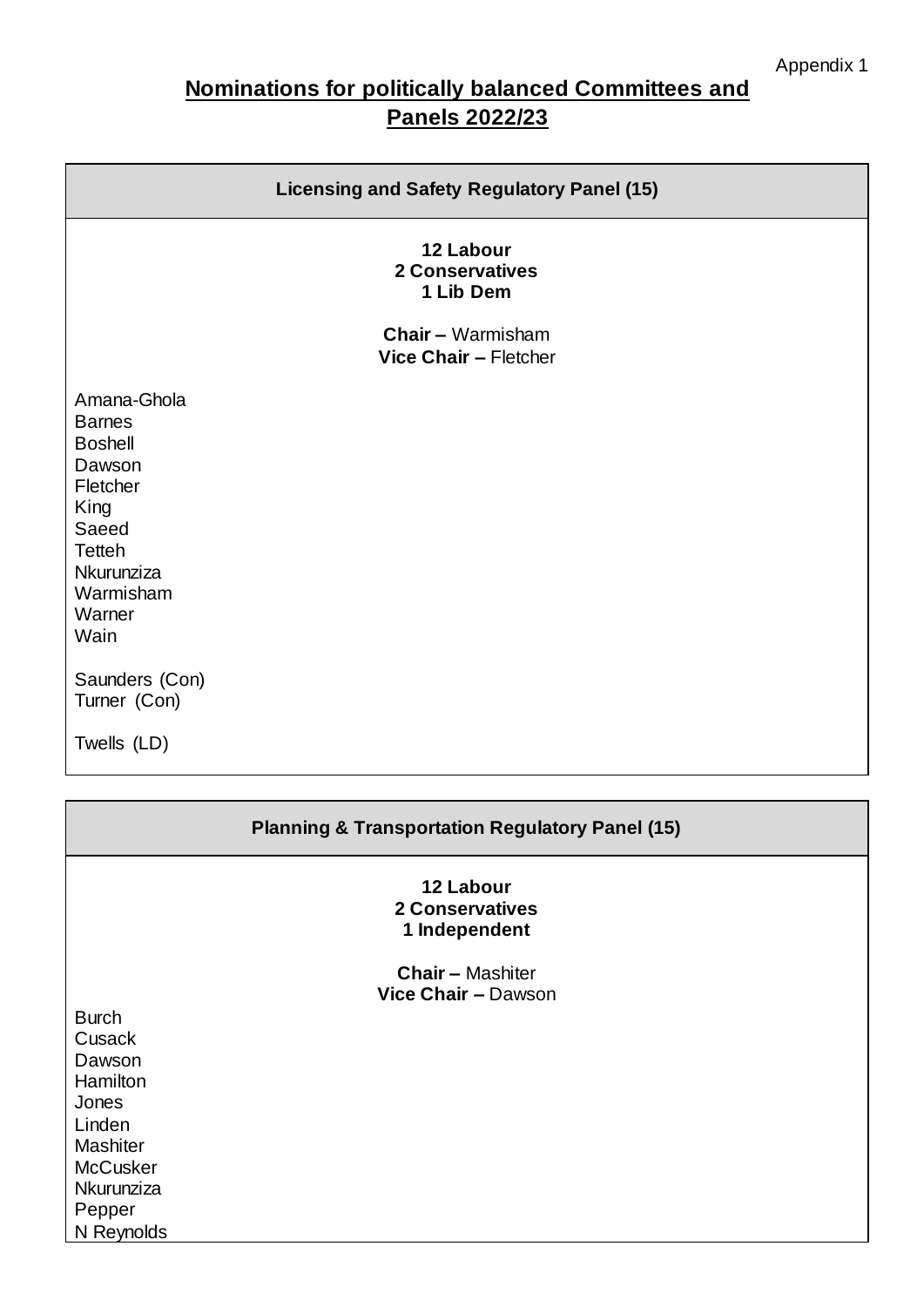## Warmisham

Clarke (Con) Garrido K (Con)

Walters (Ind)

|                                                                                                                                            | <b>Employers' Forum (14)</b>                              |
|--------------------------------------------------------------------------------------------------------------------------------------------|-----------------------------------------------------------|
|                                                                                                                                            | 12 Labour<br><b>1 Conservative</b><br>1 Lib Dem           |
| <b>Bailey</b><br><b>Barnes</b><br><b>Bellamy</b><br><b>Bentham</b><br>Coen<br>Cusack<br>Dickman<br>Rowland<br>Syed<br>Wade<br>Wain<br>Youd |                                                           |
| Garrido R (Con)                                                                                                                            |                                                           |
| Warren (LD)                                                                                                                                |                                                           |
|                                                                                                                                            | <b>Workforce Panel (11)</b>                               |
|                                                                                                                                            | <b>10 Labour Members</b><br><b>1 Conservative Members</b> |
| <b>City Mayor</b><br>Kelly<br>Bentham<br>August<br>Hinds<br>McCusker<br>Cammell<br>Lancaster<br>Cusack<br>Youd<br>Keely (Con)              |                                                           |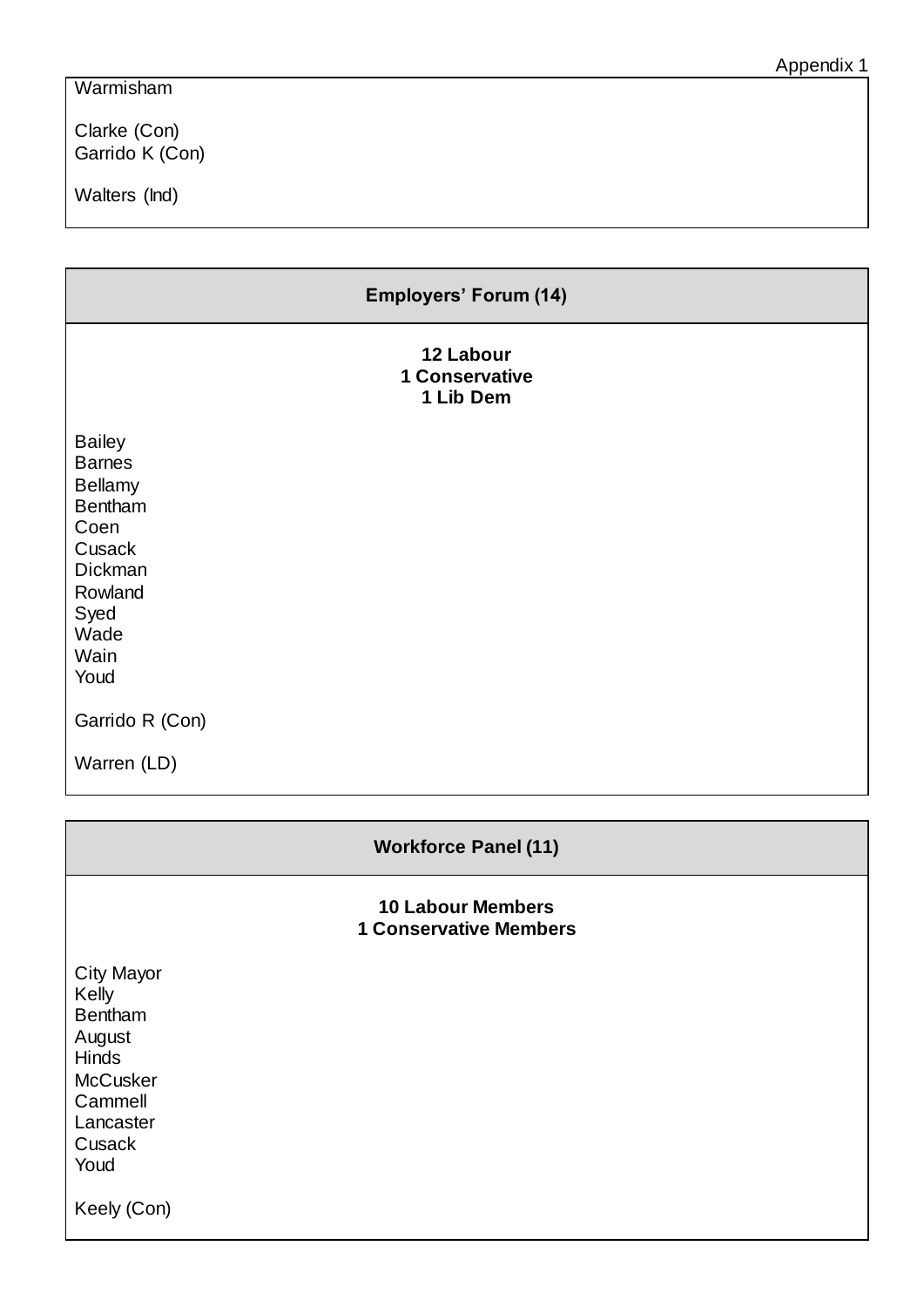## **Audit and Accounts Committee (8)**

#### **7 Labour Members + 1 Conservative Member who is also the Chair**

## **Exec Lead for Finance and Support Services invited to attend**

Bailey **Jones** Pepper Pevitt Reynolds, G Sharma Tetteh – Vice Chair

Turner (Con) - Chair

|                                                                          | <b>Standards Committee (8)</b>                                |  |
|--------------------------------------------------------------------------|---------------------------------------------------------------|--|
|                                                                          | <b>6 Labour Members</b><br><b>1 Conservative</b><br>1 Lib Dem |  |
| <b>Bellamy</b><br><b>Boshell</b><br>Dickman<br>Lewis<br>Pevitt<br>Sharpe |                                                               |  |
| Garrido R (Con)                                                          |                                                               |  |
| Twells (LD)                                                              |                                                               |  |

| <b>Children's Scrutiny Panel (12)</b> |                                                           |  |
|---------------------------------------|-----------------------------------------------------------|--|
|                                       | 9 Labour<br>2 Conservative<br>1 Lib Dem                   |  |
|                                       | <b>Chair - Brocklehurst</b><br><b>Vice Chair - Brooks</b> |  |
| <b>Brocklehurst</b>                   |                                                           |  |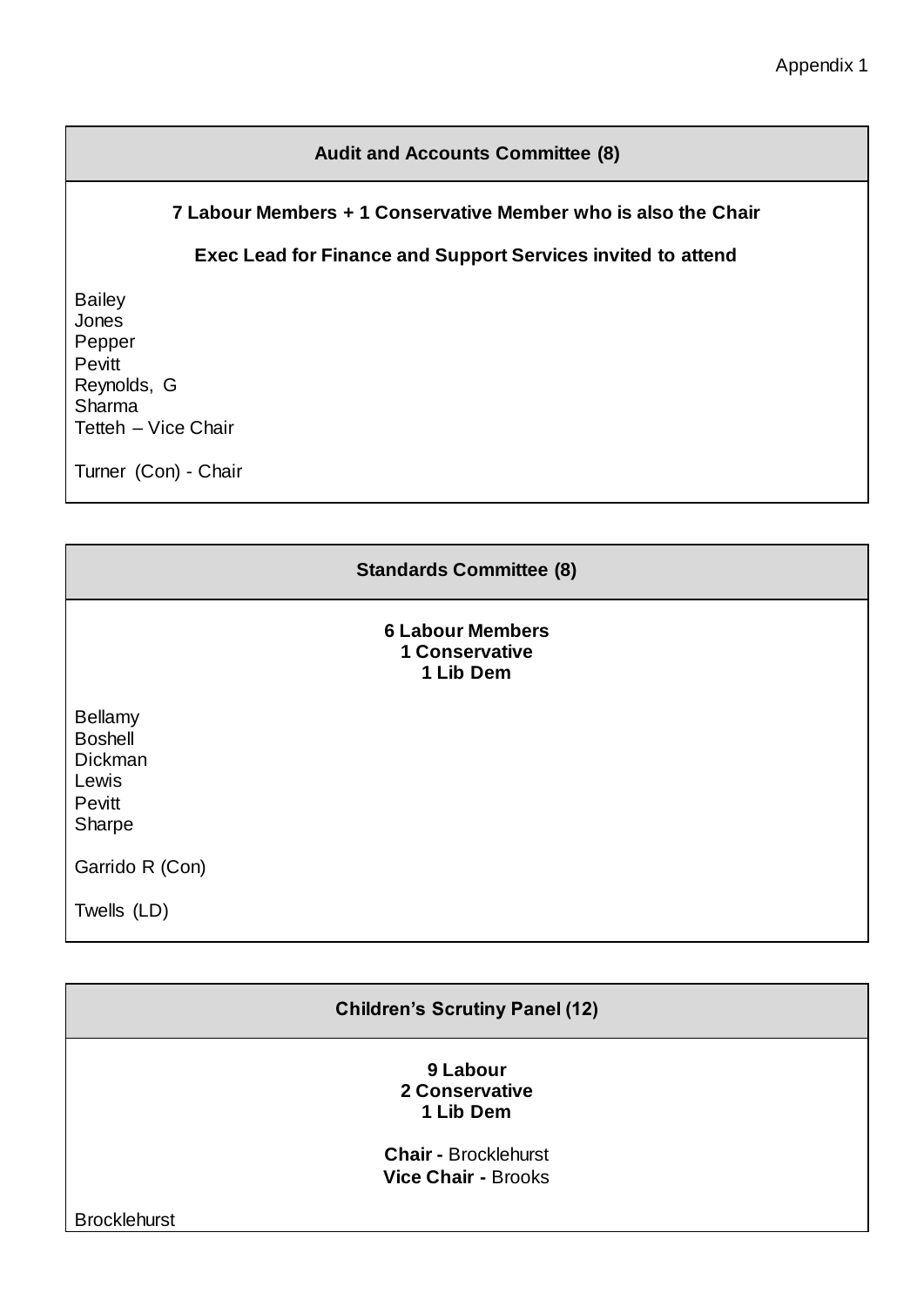**Brooks** Morris Nelson Pevitt N Reynolds Rowland Wade 1 Lab Vacancy

Leitner (Con) Kealey (Con)

Warren (LD)

| <b>Community and Neighbourhoods Scrutiny Panel (12)</b>                                                                            |                                                  |  |
|------------------------------------------------------------------------------------------------------------------------------------|--------------------------------------------------|--|
|                                                                                                                                    | 9 Labour<br>2 Conservative<br>1 Independent      |  |
|                                                                                                                                    | <b>Chair - Dickman</b><br>Vice Chair - Garrido K |  |
| <b>Barnes</b><br><b>Boshell</b><br><b>Brabiner</b><br><b>Dickman</b><br>Fletcher<br><b>Mullen</b><br>Reynolds, G<br>Wain<br>Warner |                                                  |  |
| Garrido K (Con)<br>Ward (Con)                                                                                                      |                                                  |  |
| Walters (Ind)                                                                                                                      |                                                  |  |

| <b>Growth and Prosperity Panel (12)</b> |                                                     |  |
|-----------------------------------------|-----------------------------------------------------|--|
|                                         | 10 Labour<br>2 Conservative                         |  |
|                                         | <b>Chair - Sharpe</b><br><b>Vice Chair - Pevitt</b> |  |
| <b>Brabiner</b><br><b>Brooks</b>        |                                                     |  |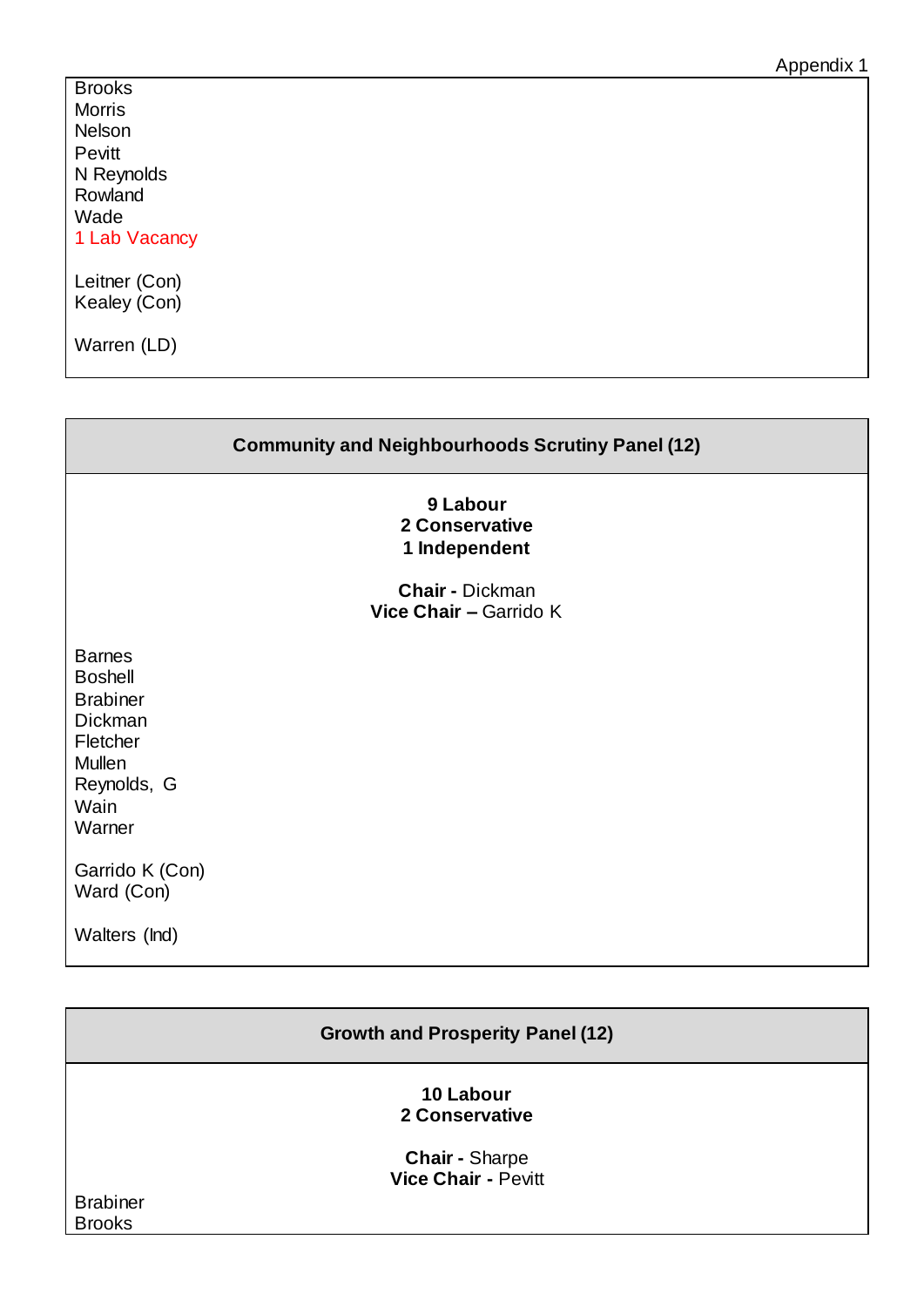| Appendix 1 |  |
|------------|--|
|------------|--|

| Dickman                       |  |
|-------------------------------|--|
| Lewis                         |  |
| Linden                        |  |
| Nelson                        |  |
| Pevitt                        |  |
| Saeed                         |  |
| Sharma                        |  |
| Sharpe                        |  |
| Garrido R (Con)<br>Ward (Con) |  |

| <b>Health and Adults Scrutiny Panel (12)</b>                                                                                                                        |  |  |
|---------------------------------------------------------------------------------------------------------------------------------------------------------------------|--|--|
| 10 Labour<br>2 Conservative<br><b>Chair - Morris</b><br>Vice Chair - Syed                                                                                           |  |  |
| Amana-Ghola<br><b>Bailey</b><br><b>Boshell</b><br><b>Burch</b><br>Dawson<br>King<br><b>Morris</b><br>Rowland<br>Syed<br>Warmisham<br>Turner (Con)<br>Saunders (Con) |  |  |
|                                                                                                                                                                     |  |  |

| <b>Overview and Scrutiny (11)</b> |                                            |  |
|-----------------------------------|--------------------------------------------|--|
|                                   | 9 Labour<br>2 Conservative                 |  |
|                                   | <b>Chair - Mullen</b><br>Vice Chair - King |  |
| <b>Brocklehurst</b>               |                                            |  |
| <b>Brooks</b>                     |                                            |  |
| Dickman                           |                                            |  |
| King                              |                                            |  |
| Mullen                            |                                            |  |
| Morris                            |                                            |  |